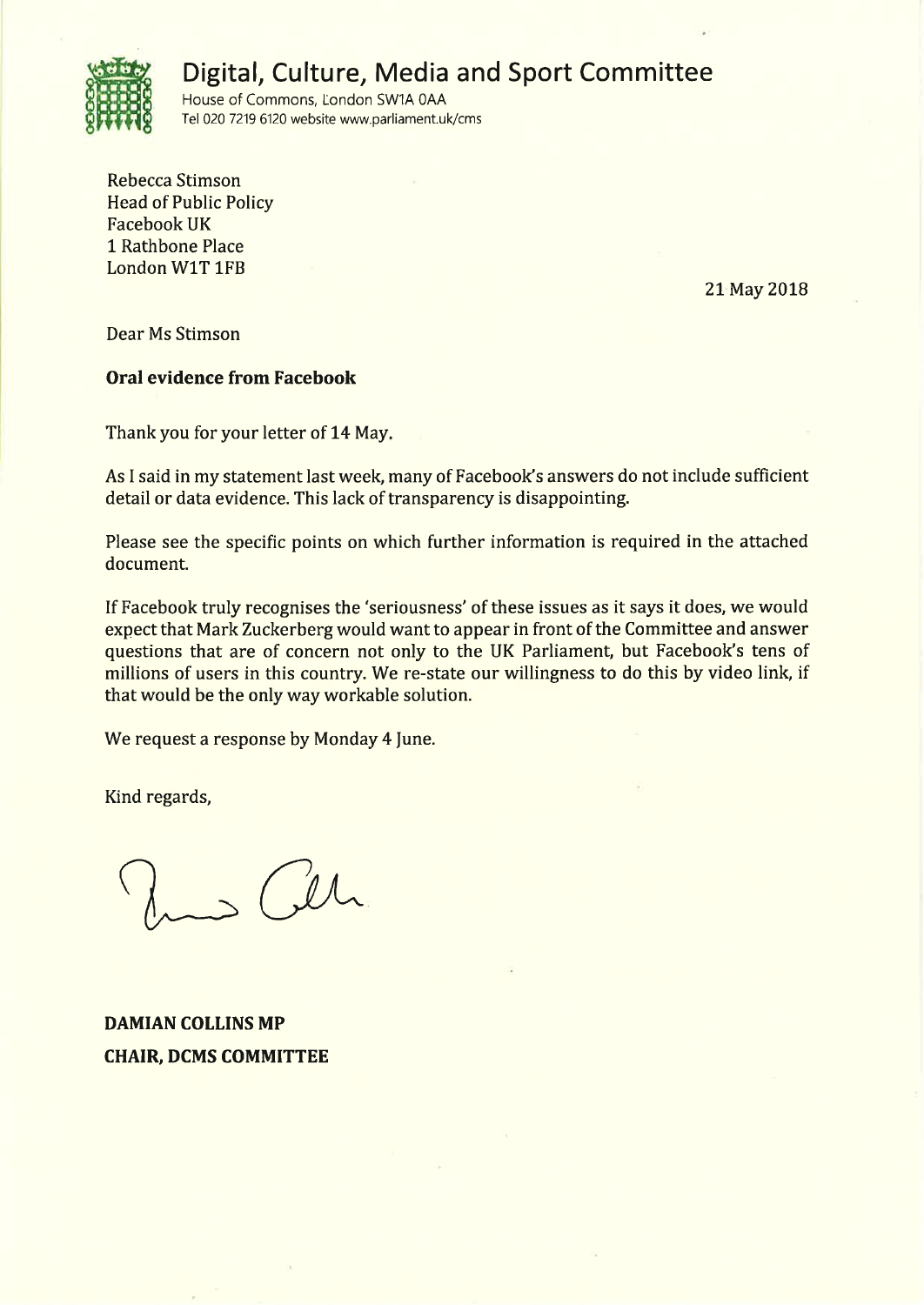## **21 May 2018**

#### **DCMS Committee's response to the 14 May 2018 Facebook letter (in blue)**

#### *1. What is the percentage of sites on the internet on which Facebook tracks users?*

Facebook provides a number of different tools that third parties, such as website owners and publishers, can choose to integrate into their services. These technologies have a range of purposes: Facebook social plugins, such as the Like button and Share button, enrich users' experience of Facebook by allowing them to see what their Facebook friends have liked, shared, or commented on across the Web. Facebook also offers the Facebook Pixel, which allows third parties to understand how people are engaging with their content and better reach people who use or might be interested in their products and services.

We receive information when a site or app that use these Facebook technologies is visited. Specifically, our servers log (i) standard browser or app records of the fact that a particular device or user visited the website or app (this connection to Facebook's servers occurs automatically when a person visits a website or app that contains our technologies, such as a Like button, and is an inherent function of lnternet design); and (ii) any additional information the publisher of the app or website chooses to share with Face book about the person's activities on that site (such as the fact that a purchase was made on the site).

(See https://www.facebook.com/policies/cookies). Facebook requires third parties using these technologies to do so in accordance with all applicable laws including, where applicable, obtaining appropriate valid consent from the end user.

As explained by Mr Schroepfer (Q2103), many companies offer these types of services and, like Facebook, they also get information from the apps and sites that use them. He explained, for example, that Parliament's website www.parliament.uk collects and shares browser and cookie information with six different companies- Google, Linkedin, Twitter, Hotjar, Pingdom and Facebook- so when a person visits Parliament's website, it sends information about their visit to each one of those third parties. Twitter, Pinterest and Linkedin all have similar Like and Share buttons to help people share things on their services. Google has a popular analytics service. And Amazon, Google and Twitter all offer login features. These companies - and many others also offer advertising services. In fact, most websites and apps send the same information to multiple companies each time you visit them.

Between 9 April and 16 April 2018, the Facebook Like button appeared on 8.4M websites, the Share button appeared on 93 UK websites, and there were 2.2M Facebook Pixels installed on websites. We do not know the total number of websites in the world in order to express this as a percentage.

**You state that "Facebook requires third parties using these technologies to do so in accordance with all applicable laws including, where applicable, obtaining appropriate valid consent from the end user". Why is the onus on smaller operators, with limited budgets, to comply with data legislation? Why shouldn't the onus be on Facebook to check this?**

**You state that the Facebook like button appears on 8.4m websites. Yet according to Similar Tech, a web marketing and research firm, Facebook Connect is used by 16,406,599 websites. Even accounting for sites using Facebook Connect without using Facebook's Like button, how do you explain this discrepancy?**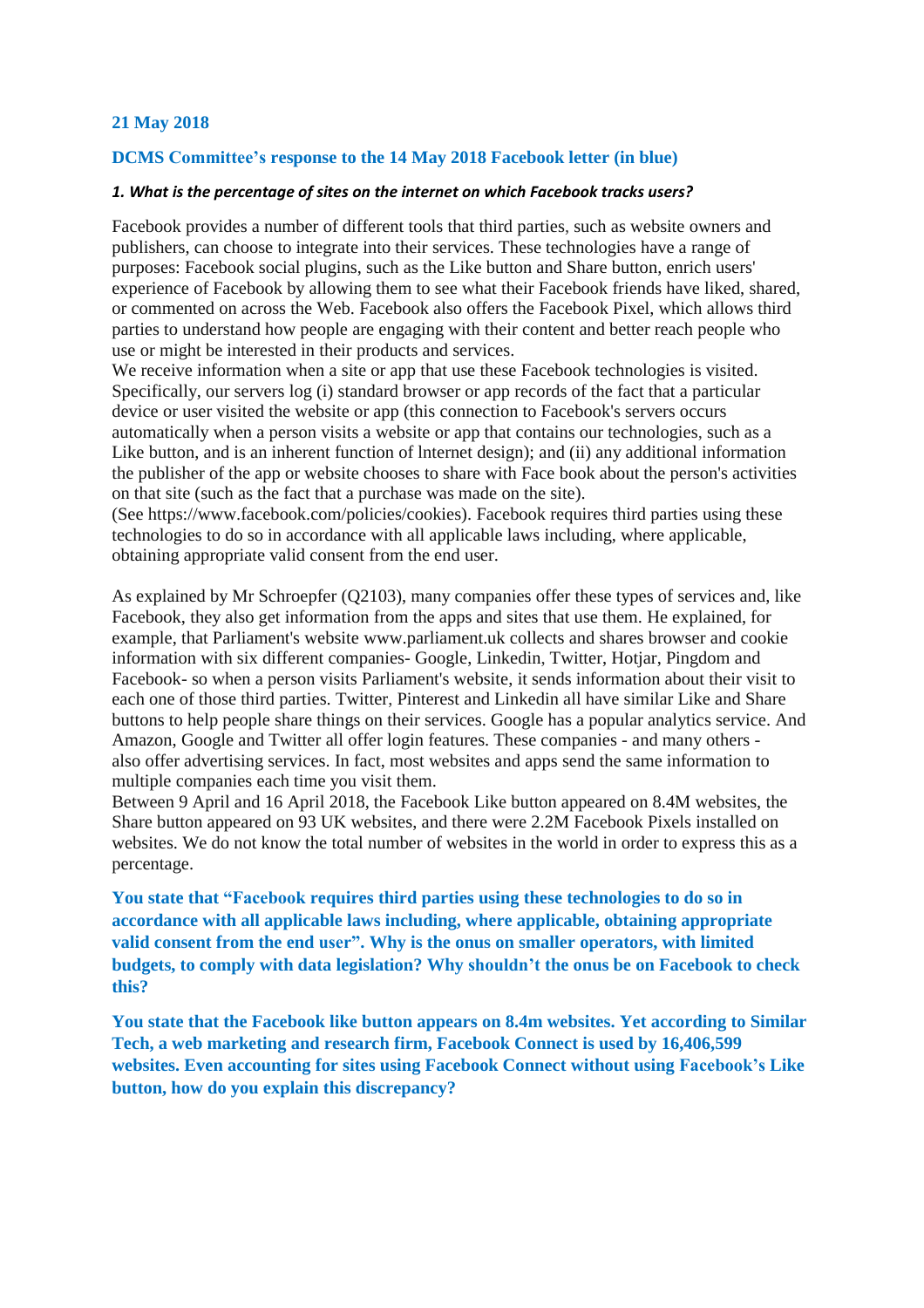# *2. Did the Internet Research Agency use custom audiences? What targeting tools did the IRA use for their advertising? Did they have a custom audience for state-by-state campaigns/races in the USA? Did they use look-alike audiences from Facebook as part of their advertising spend?*

The vast majority of lnternet Research Agency adverts did not use custom audiences to target the ads we identified that were run in the United States between June 2015 and August 2017. In the limited cases when it did run ads using custom audiences in its targeting, the IRA used either a Website Custom Audience or Lookalikes. The former enables advertisers to target people on Facebook that have visited their website, through use of the Facebook pixel. The Lookalike audience tool enables advertisers to reach new people on Facebook who are similar to members of an existing audience. In addition, we found that the IRA did not use Data File Custom Audiences (DFCAs), which is the only type of custom audience that is created based on data provided by the advertiser. Advertisers create DCF by uploading a data file with a list of people for whom they have contact information, such as email addresses and phone numbers. Once the file is uploaded, the data is hashed (to safeguard the privacy of the people involved). Facebook then uses the hashed data to find matches with Facebook users to create the audience.

# **From which websites was Facebook pixel data used by the Russians in their website custom audiences, used to target their advertising at Facebook users in America?**

## *3. What is Facebook's definition of a political advertisement? What budget does Facebook put behind examining the parameters and use of political adverts?*

The precise definition of what constitutes a political advert will vary by location reflecting local laws and regulations. In the UK, the Electoral Commission provides relevant guidance (for example, regarding what constitutes campaigning in a referendum, and what constitutes political campaigning). As part of preparing to roll out our political advert transparency measures in the UK we will be working with the Commission (together with other relevant UK stakeholders and experts) to develop appropriate definitions for the UK.

Our advert transparency measures are aimed at identifying both adverts placed by or on behalf of a politician or candidate, as well as adverts aimed at influencing opinion on political issues. As confirmed to the Committee by Mr Schroepfer, our intention is for Facebook's new transparency measures to be in place in the UK in time for the UK local elections in 2019, if not before. A key stage of our transparency efforts - the view ads tool - will become available in the UK in June of this year. This will enable people in the UK to see all of the ads every advertiser is running on Facebook at the same time.

In time for the local elections in May 2019, we will require those seeking to run political adverts to complete an authorization process to help ensure ads are coming from authentic accounts and when they run they will be required to display who paid for them. They will be placed in a searchable archive that would include the ads themselves and certain information about them (such as how many times an ad may have been seen, how much money was spent on them, and what kinds of people saw them).

Our teams are dedicating considerable time, effort and resources to addressing advertising transparency, particularly with respect to political adverts. While there is no single budget figure, this is a critical engineering and business priority and teams from across our companies have and will continue to tackle these issues with urgency.

**In response to the question of how much budget Facebook spends on examining the parameters and use of political adverts, you replied: "While there is no single budget figure, this is a critical engineering and business priority and teams from across our companies have and will continue to tackle these issues with urgency." This answer is what both**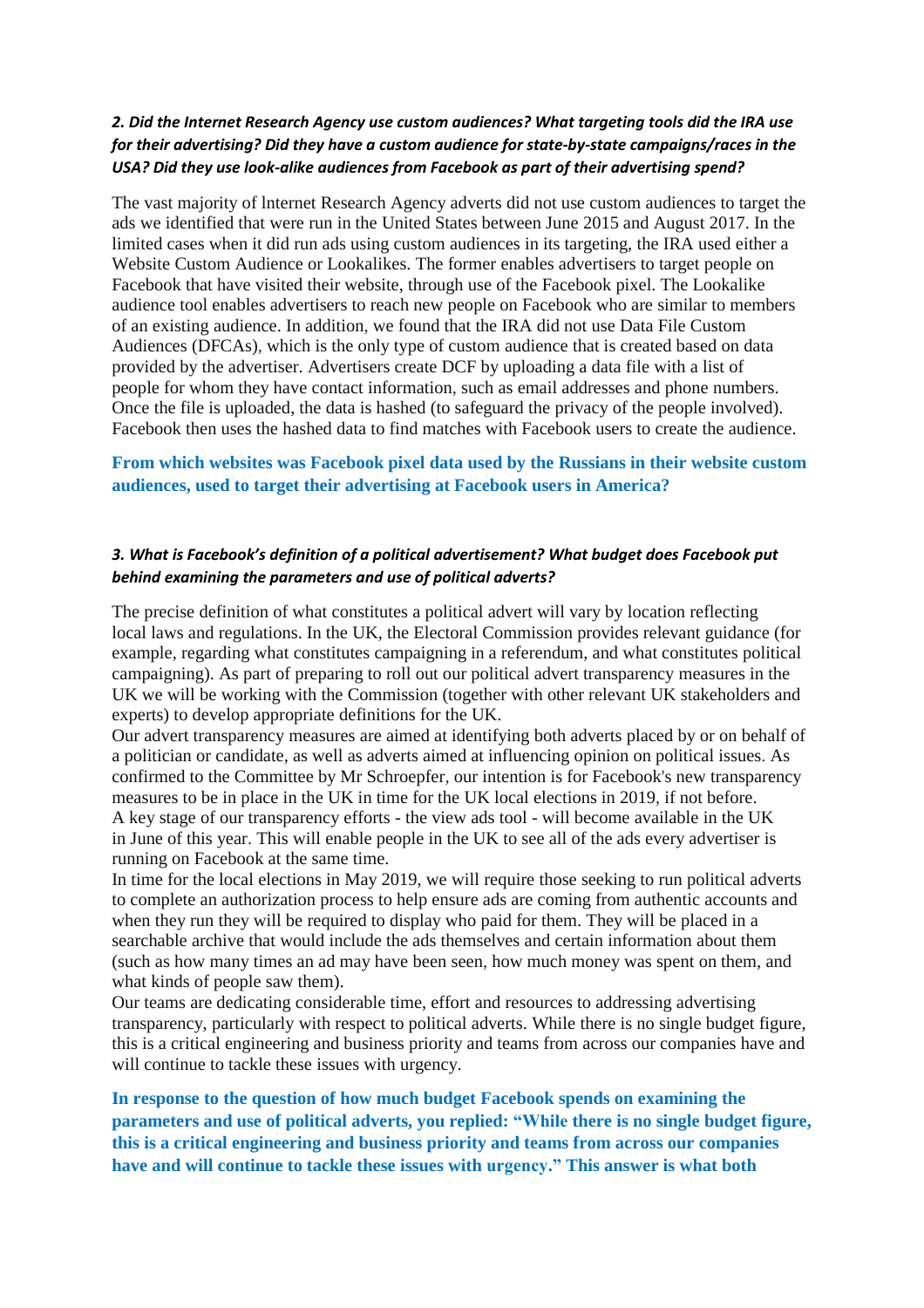**Christopher Wylie and Chris Vickery have called "weasel words", and has told the Committee nothing. Please answer the question.**

## *4. How many developers did your enforcement team at Facebook take action against between 2011-2014?*

Facebook replied: "Due to system changes, we do not have records for the time-period before 2014 that establish we terminated for developer violations. However, we regularly taken action against app. For example, in 2017, we took action against about 370,000 apps, ranging from imposing restrictions on certain features to removal of the app from the platform. And beginning in 2014, Facebook proactively reviewed all new apps seeking to access anything beyond basic data fields and has rejected more than half of apps (about 299,000 apps in total) seeking those permissions".

**Do you really have no records of developer violations for the time-period before 2014? If you don't have records, would you agree that that is a serious omission?**

**The large figures quoted (about 299,000 apps in total) would also include spam. We would like a specific answer to the number of actions taken against data violations, in accordance with Section 3 of the Facebook Platform Policies.**

## 5. Does the NDA signed with Dr Kogan prevent legal action being taken? What was the date of the *agreement? Was there a payment made to Dr Kogan?*

Facebook replied: As stated by Mr Schroepfer (Q 2322), a formal agreement was signed by Dr Kogan on 24 June 2016 in respect of his obligations to delete Facebook user data and obtain certifications from other third-parties to whom he provided some data (SCL, Eunoia Technologies (a company founded by Christopher Wylie), and a researcher at the Toronto Laboratory for Social Neuroscience at the University of Toronto). A copy of the agreement is enclosed. This agreement with Dr Kogan contained a standard confidentiality clause. No payment was made by any party in connection with the agreement. As Mr Schroepfer also explained, we want Dr Kogan to be able to be open about these events and have waived this confidentiality obligation.

**Why was the NDA signed on 24 June 2016, over 18 months after Facebook was first made aware of the data harvesting carried out by GSR? Why was it signed on the result day of the UK Referendum?**

**Why did the NDA cover data only? If you were attempting to be thorough, why did the NDA not cover derivatives or models?**

**Does the NDA prevent legal action being taken?**

**Who, from Facebook, signed the NDA? We would like to know who signed it, so that we are aware of who, on Facebook's senior management team, knew about the data harvesting. Did you deliberately hide the signature when you sent us a copy of the NDA?**

#### *6. Who was the person at Facebook responsible for the decision not to tell users affected in 2015?*

The information that surfaced in December 2015 reported that Dr. Kogan may have shared data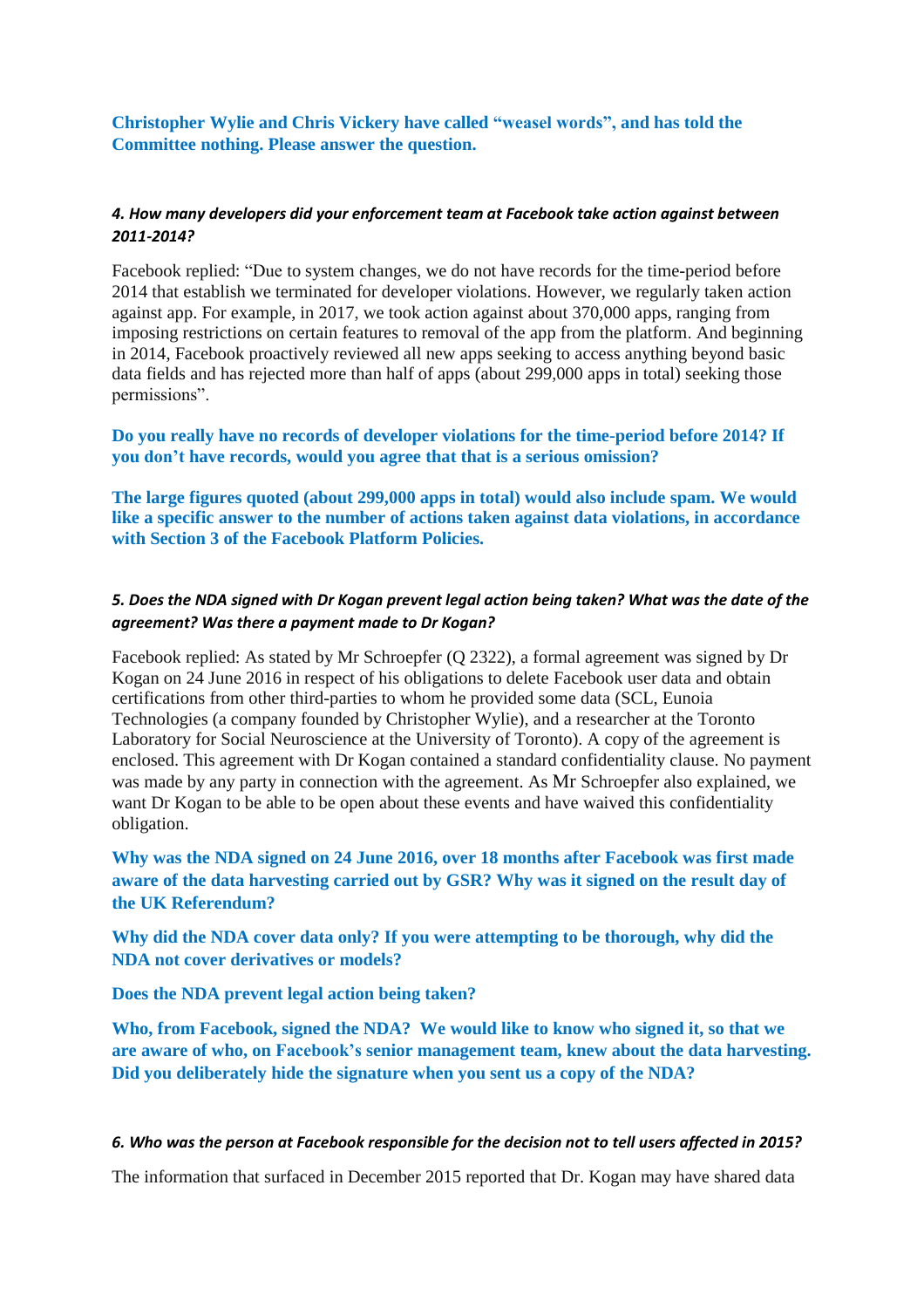that he obtained lawfully from users on Facebook's platform with a third party (Cambridge Analytica) in violation of our developer policies. Dr. Kogan's violation of our policies did not trigger a legal notification obligation by Facebook, both because the data shared with Dr. Kogan's app was authorized by users and because of the nature of the information itselfconsisting of information people shared publicly or with their friends on Facebook (generally not passwords, financial data, or other data requiring notification under laws in place at the time). Accordingly, our focus in December 2015 was to ensure that Dr Kogan and anyone with whom he had shared data promptly deleted all data. We retained an outside law firm to investigate and take action against Dr Kogan. We obtained certifications from Dr Kogan and others he shared data with assuring us that all variants of the data had been deleted. We also promptly removed Dr Kogan's app from the Facebook platform. An audit of Cambridge Analytica and the other parties involved would likely be the most effective way of seeking to determine what data was in fact shared and whether it was deleted at the time.

Because we are taking a broader view of our responsibilities that go beyond our legal obligations, we have since notified all people potentially impacted with a detailed notice at the top of their News Feed. In doing so, we have likely notified many people who did not have their data passed to Cambridge Analytica. Not only did we take an expansive methodology to identify users whose information may have been shared with Dr Kogan's app, but we also notified all potentially affected users outside the United States, despite Dr Kogan's statements - including to the Committee - that he only passed information relating to US users to Cambridge Analytica.

## **To repeat the question, who was the person at Facebook responsible for the decision not to tell users affected in 2015?**

**We have received a lot of evidence that would show that Facebook was aware of the data harvesting by GSR prior to December 2015.**

# *7. Who at Facebook heads up the investigation into Cambridge Analytica, including all the strands of the investigation?*

Our legal team, led by General Counsel Colin Stretch, is leading the investigation into Cambridge Analytica.

#### *8. Has Joseph Chancellor signed an NDA?*

As stated by Mr Schroepfer (Qs 2192-2194), Joseph Chancellor has not signed a non-disclosure agreement with Facebook relating to this issue. All employees of Facebook (as with many businesses) are required to sign a standard confidentiality agreement as part of their employment, and Mr Chancellor is no exception.

## **Is Joseph Chancellor's confidentially agreement retroactive, covering the period before his employment? If it is, would you release him from that restriction?**

# *9. Agreement to provide documentation that Cambridge Analytica had certified the deletion of the data.*

A copy of the certifications from those to whom Dr Kogan said he gave the data are enclosed.

#### *10. What was the number of paid adverts from the IRA during the US election?*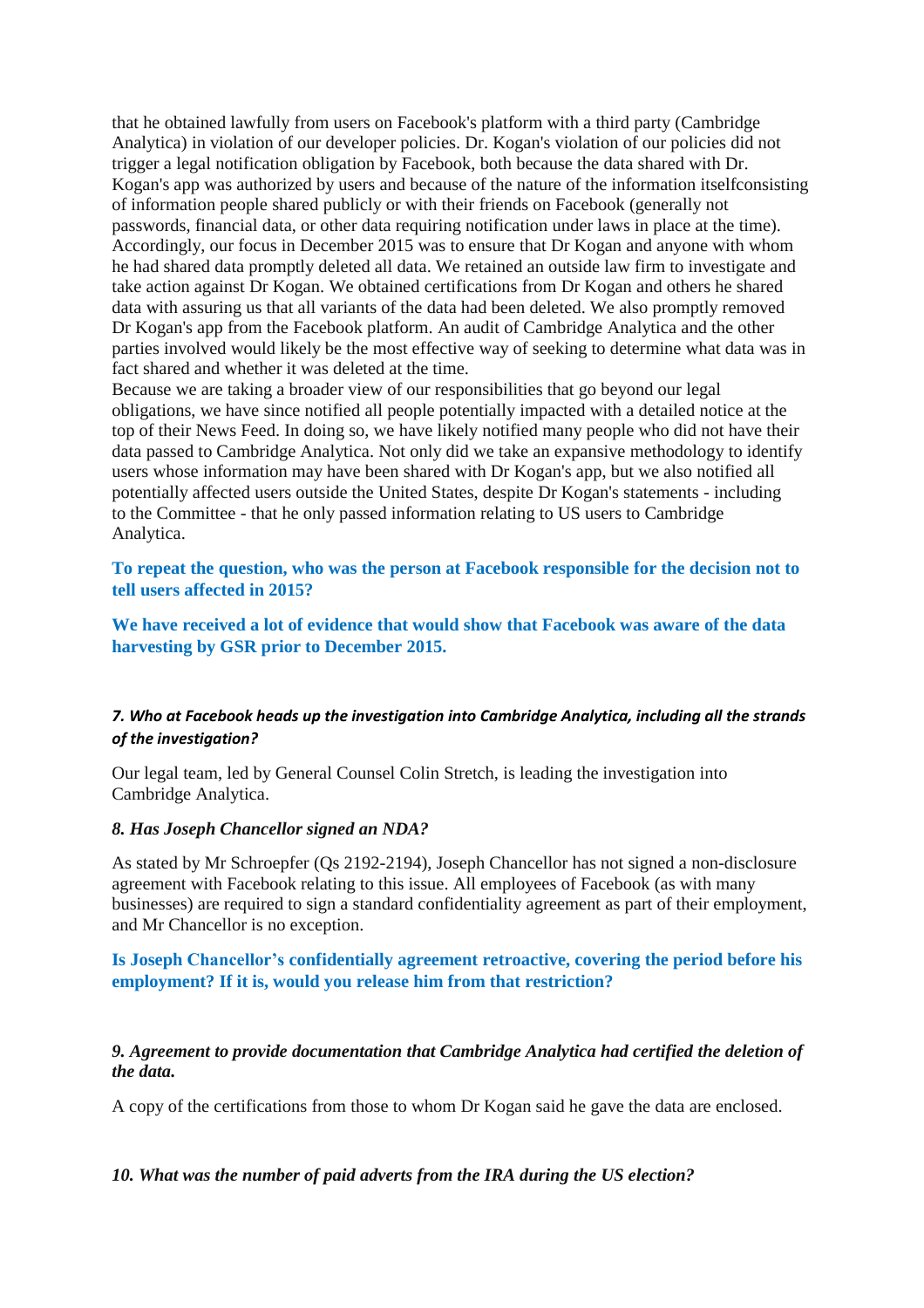After the 2016 US election, we found that fake accounts associated with the IRA spent approximately \$100,000 on around 3,500 Facebook and Instagram adverts between June 2015 and August 201 7. All adverts have been published by the US House of Representatives and are available here: https ://democrats-intelligence.house.gov /face book-ads/ socialmediaadvertisements.htm.

#### **We asked for these adverts months ago. Why did you not provide this information when we asked for it? Why did you give this information to Congress, but not to Parliament?**

**Was there any US or Russia data overlap?**

#### *11. From which country did the \$2 million that AIQ spent on ads come?*

According to its advertiser registration, AIQ was based in Canada. However, in order to run adverts on behalf of Vote Leave and other UK referendum campaigners, AIQ would have required access to be granted to their Facebook pages by the respective campaigns. In other words, the VoteLeave and other campaigns explicitly granted access to AIQ to be an administrator of their pages.

From our internal investigation so far, to run adverts on Facebook, AIQ incurred approximately \$1.6 million USD to run adverts from the Vote Leave Facebook Page; approximately \$329,000 USD to run adverts from the BeLeave Facebook Page; approximately \$51,500 USD to run adverts from the Veterans for Britain Facebook Page; and approximately \$32,700 USD to run adverts from the DUP Vote to Leave Face book Page.

## **You have not answered the question. To repeat, from which country did the \$2 million that AIG spent on ads come?**

### *12. How many UK Facebook users and Instagram users were contacted by non-UK entities during the EU referendum?*

Many Facebook and Instagram users are frequently in contact with friends and family in other countries, and may read foreign media, or may follow celebrities or public figures abroad. Many referendum campaigners have at some point used foreign consulting or advertising agencies. Our understanding is that all registered campaigners need to report details of their suppliers during the referendum period to the Electoral Commission. The Electoral Commission then publishes these suppliers' details on the public register available on its website. Regarding alleged coordinated foreign activity during the EU Referendum, we have previously addressed the Committee's questions on Russian interference (in our letters of 17 January and 28 February 2018). We found a few adverts connected to the IRA which ran during the regulated period of the EU Referendum campaign - 15 April to 23 June 2016 - that were shown to a small number of people in the UK. As requested by the Electoral Commission we shared information about how much was spent by the IRA to reach UK voters during this period. This amounted to around 1 USD. We also provided copies of the Adverts to the Electoral Commission. The release of the set of IRA adverts by the US House of Representatives, which shows a significant amount of activity by the IRA with only a handful of their adverts listing the UK as a possible audience, confirms the position we shared with the Electoral Commission and the Committee.

## **To repeat the question, how many UK Facebook users and Instagram users were contacted by non-UK entities during the EU referendum?**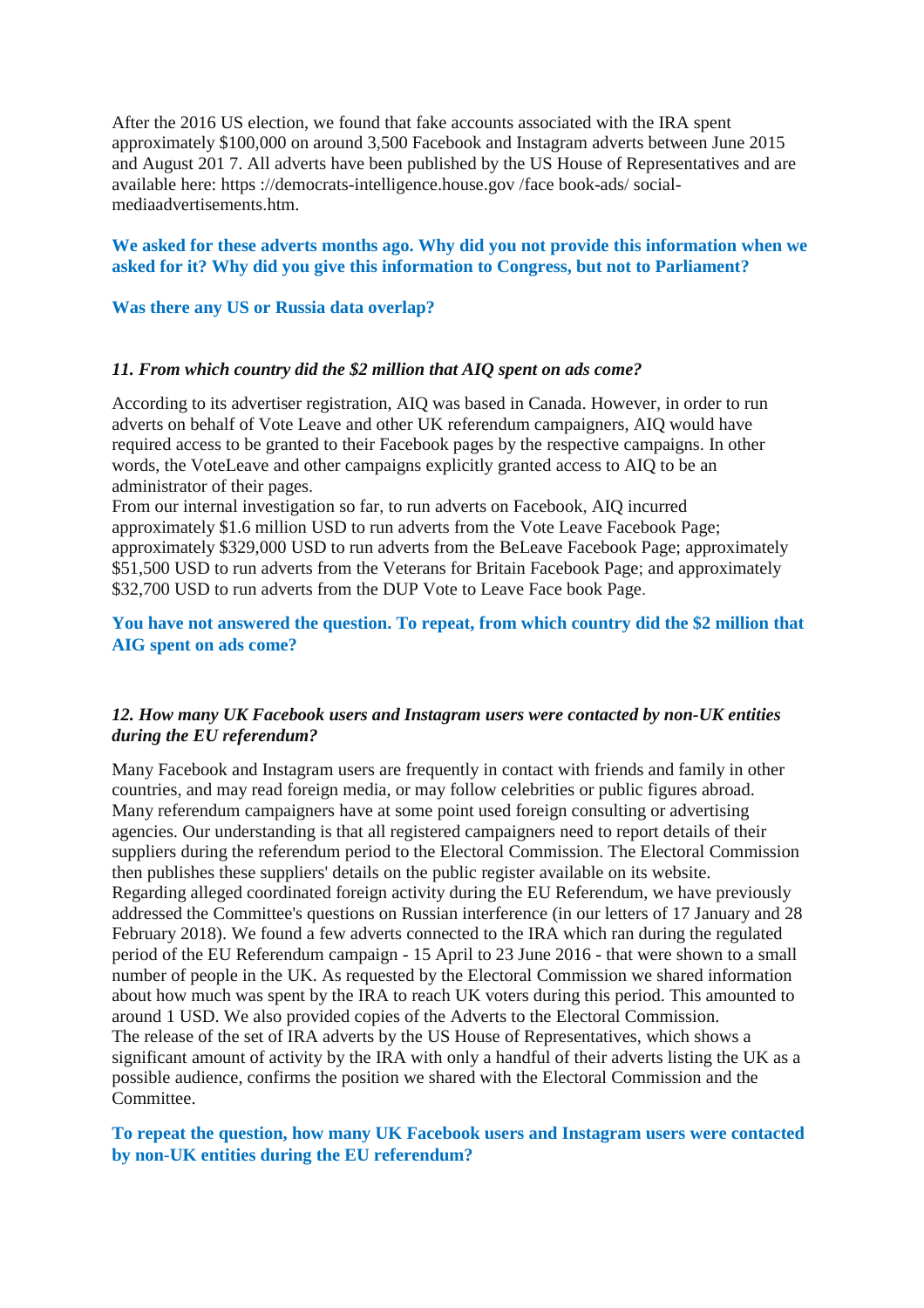**According to evidence that Facebook submitted to Congress, and now released publicly, Russian anti-immigrant ads were placed in Oct 2015 targeting the UK (as well as Germany and France). These amounted to 5,514.85 roubles. Yet you told us that there was only \$1 of spend during the regulated period of the referendum by the Internet Research Agency. Why the discrepancy?**

**Could you tell us the total amount of political advertising paid for by Russian agencies targeting Facebook users in the UK since October 2015, to date?**

## *13. How many clicks or swipes does it take to alter your Facebook privacy settings on a smartphone? What steps are you taking to reduce the lengthy process of changing one's privacy settings?*

We have recently rolled out changes to our settings. To access Privacy Settings in our updated menu, it only takes three clicks. First, users click on the three bars at the bottom of the app. Then, they click on "Settings & Privacy." Finally, they can click on either "Settings" to access the full suite of core Facebook settings, including privacy, or they can go straight to the "Privacy Shortcuts" menu to access core privacy settings.

During our preparations for GDPR, we heard feedback from regulators, policymakers, and users that-- while it's important we offer many granular privacy settings-they are too distributed across the platform and should be centralised in one place. We took this feedback on board and, following a significant engineering and design effort, we also created an updated Settings menu where users have easy access to all the core Facebook settings in one place. Now, instead of having settings spread across 20 different places on Facebook, users can go to one place. The updated menu is now clearer, more visual and easier to find. From this one place, users can now make their account more secure, control their information, control the ads they see, and manage who sees their posts and profile information.

## *14. What proportion of political campaigning ads globally are run on your platform? Do you have a rough estimate, based on average political campaign spend data?*

We are not aware of any data on total political advertising spend globally - whether online or otherwise - which would be required in order to estimate what proportion of that advertising is placed on Face book, nor do we have a reliable way today to know what adverts previously run on our platform are "political". As Mr Schroepfer stated (Qs 2262-2263), Facebook does not monitor market share of political advertising or have the means to do so.

## **Why do you not know which adverts previously run on your platform are political? What steps, if any, are you taking to remedy that?**

**You say you have no figure for global spend on political campaign ads, so cannot estimate your market share. What is the annual spend on Facebook, globally, for political campaign ads, and issues-based influence campaigns?**

#### *15. What data on dark ads do you have?*

We understand dark ads to refer to adverts that an advertiser targets to a specific audience but that are not otherwise viewable on Facebook (outside the audience for the adverts). In general, Facebook maintains for paid advertisers data such as name, address, and banking details. We also maintain information about advertiser's accounts on the Facebook platform and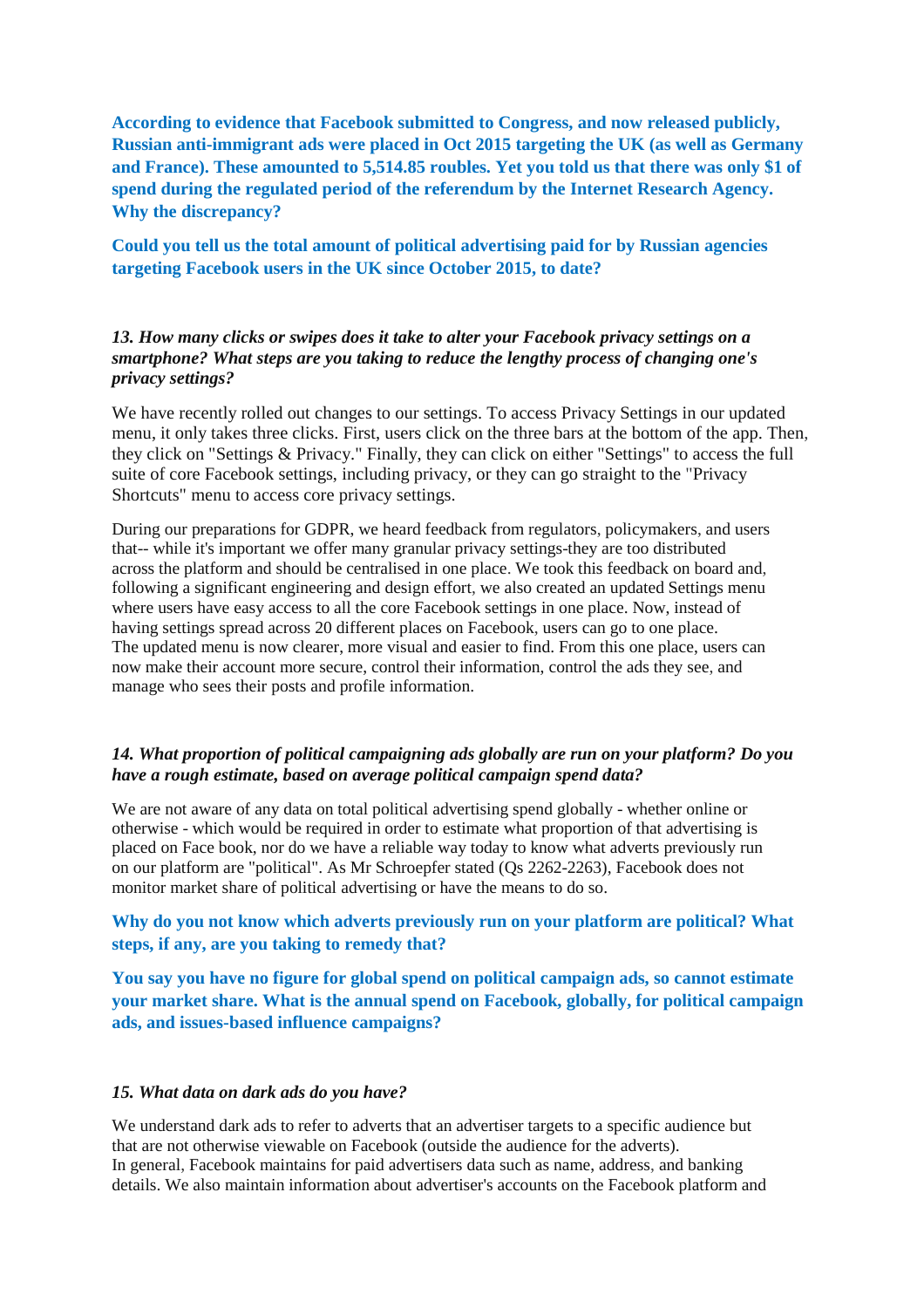information about their ad campaigns (most advertising content, run dates, spend, etc.). Advertisers do not however obtain information from Facebook which personally identifies recipients of their ads.

We believe that the Committee's concerns will be addressed by the new feature which we've been testing in Canada called "view ads". This is a key step in our commitment to advert transparency, and lets anyone see all the adverts a Page is running on Facebook- even if they are not in the audience for the advert and even if the user does not follow the Page running the adverts. This will apply to all advertiser Pages on Facebook - not just Pages running political adverts. We plan to launch "view ads" globally in late June of this year. Users are also always able to see who is showing them adverts and how they are being targeted, including by clicking the drop-down menu available in any advert and selecting "Why am I seeing this?". This tells the user who the advertiser is and provides them with an explanation of how he or she has matched the advertiser's targeting criteria. If users do not wish to see further adverts from the advertiser concerned, they can then choose "Hide ad". Users can also "Report Ad" from this drop-down menu, including because the user considers the advert to be misleading or a false news story. Through this drop-down they are also directed to their Ad Preferences and Ad Settings where they can see and amend the interests on which advertisers can target them; see and amend the advertisers that are able to target them as a result of previous interactions; and opt out of receiving adverts based on data from third-party partners.

# **Rather than giving us a definition of dark ads, and how Facebook is attempting to reduce the impact of dark ads, can you tell us what data on dark ads you have?**

**You say you maintain the address and banking details of every Facebook advertiser. Why then when you've previously submitted evidence regarding adverts from Russia have you used as your criterion adverts paid in roubles?**

The feature "view ads" sounds as though a user could not see all the ads from the page of a **bad actor without having either been targeted by that actor, or being aware of the page. Is this the case? Would you explain in detail how "view ads" works?**

**You say that 'In general, Facebook maintains for paid advertisers data such as name, address, and banking details,' but could there be campaigns where this information has not been retained by Facebook?**

## *16. Is it possible for Facebook to view pages set up during elections (e.g. the EU Referendum campaign) that host dark ads, and then are taken down a day later? Is it possible that no-one would ever be able to audit these dark ads, as no one (not even Facebook) would see them during the time they are online?*

We refer you to our answer to question 15 above regarding the information we retain in relation to adverts and advertisers on our platform, including when the underlying Page is deleted. We are also working to further increase ads transparency specifically around political advertising. Advertisers running advertisements for political adverts on Facebook and Instagram will be required to be authenticated before they can run political adverts. In addition, political adverts will be accompanied by "paid for by" information. We will also release a public, searchable archive of adverts with political content, which will include adverts that are deleted or run for a short time. We are working to roll this out in the UK before the local elections in May 2019.

It is important to note that the systems that will identify electoral and issue adverts subject to our new ads transparency policies are in the process of being developed and will not be perfect. We are invested in continuing to develop and refine these systems as fast as we can to improve accuracy in identifying ads subject to these requirements.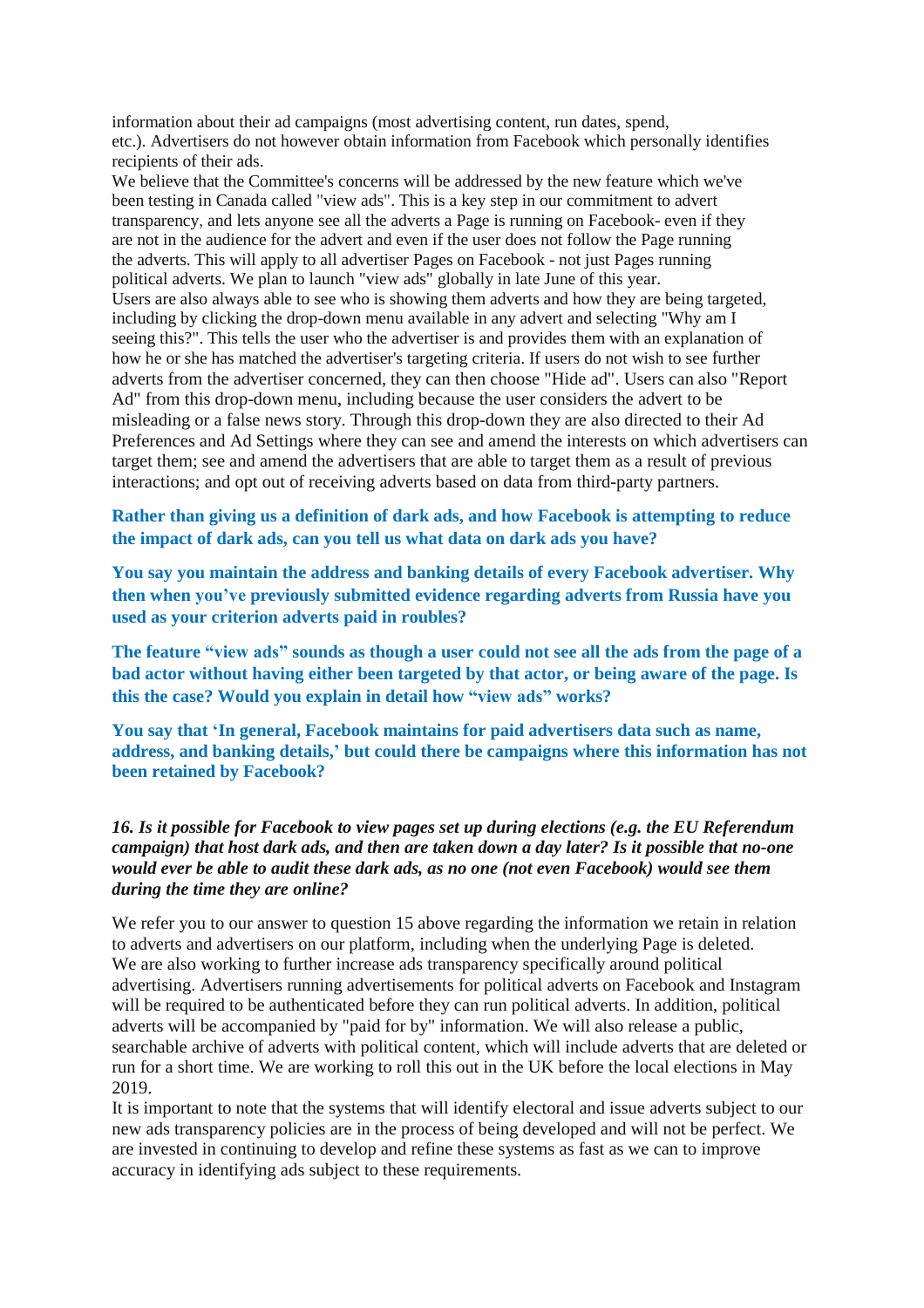**Rather than concentrating on your current work to increase ad transparency, can you answer whether it is possible for Facebook to view pages set up during elections that host dark ads, and then are taken down a day later? Can you audit these dark ads?**

**Does Facebook have the ability to audit ads that have been removed from the platform, ie when the content has been deleted?**

#### *17. Was there any link between the US elections and the 2017 purge of fake accounts?*

The 2017 purge of fake accounts that was referenced by the Committee (Qs 2288 - 2297) relates to steps we took to disrupt a specific spam operation

(see https://www.facebook.com/notes/facebook-security/disrupting-a-major-spamoperation/ 10154327278540766). The operation was made up of inauthentic likes and comments that appeared to come from accounts located in Bangladesh, Indonesia, Saudi Arabia, and a number of other countries. We are not aware of a connection to the 2016 US elections.

**You mention "a number of other countries". Which other countries?**

#### *18. What proportion of the fake accounts you purged had any involvement from Russia?*

We are not aware of links between the spam operation referenced in Q 17 and the Russian government.

Outside of the 2017 "purge", in our review of the 2016 US election we found that the Russian Internet Research Agency had set up a network of hundreds of fake accounts to spread divisive content and interfere in the US presidential election. We began investigating their activity globally and taking down their Pages and accounts. In Autumn 2017, we removed 4 70 fake IRA accounts and Pages. In April 2018, we removed more than 270 further accounts and Pages operated by the Internet Research Agency.

## *19. Do you know how many developers were using and selling data on to third parties such as GSR? Is GSR the only company that has received letters from Facebook, demanding that they delete their Facebook data?*

To clarify, GSR is a company established by Dr Kogan - the developer of the thisisyourdigitallife app. We understand that Dr Kogan/GSR transferred data at some point to third-parties that include Christopher Wylie (and his company) and Cambridge Analytica/SCL Elections. We obtained certifications of deletion from each of those third parties. We are in the process of investigating every app that had access to a large amount of information before we changed our platform in 2014. If we find suspicious activity, we will take steps to investigate or take enforcement actions against the app. If we determine that there has been an improper use of data shared with third parties, we will ban those developers and notify everyone affected.

**How can you be investigating every app that had access to large amounts of information pre 2014, when in Q4 you said that you did not have data on apps terminated before 2014, due to system change? Also, to repeat the question, how many apps had access to large amounts of data? Also, how do you define "a large amount of data"—is it by number of accounts accessed, number of API requests, or some other measure?**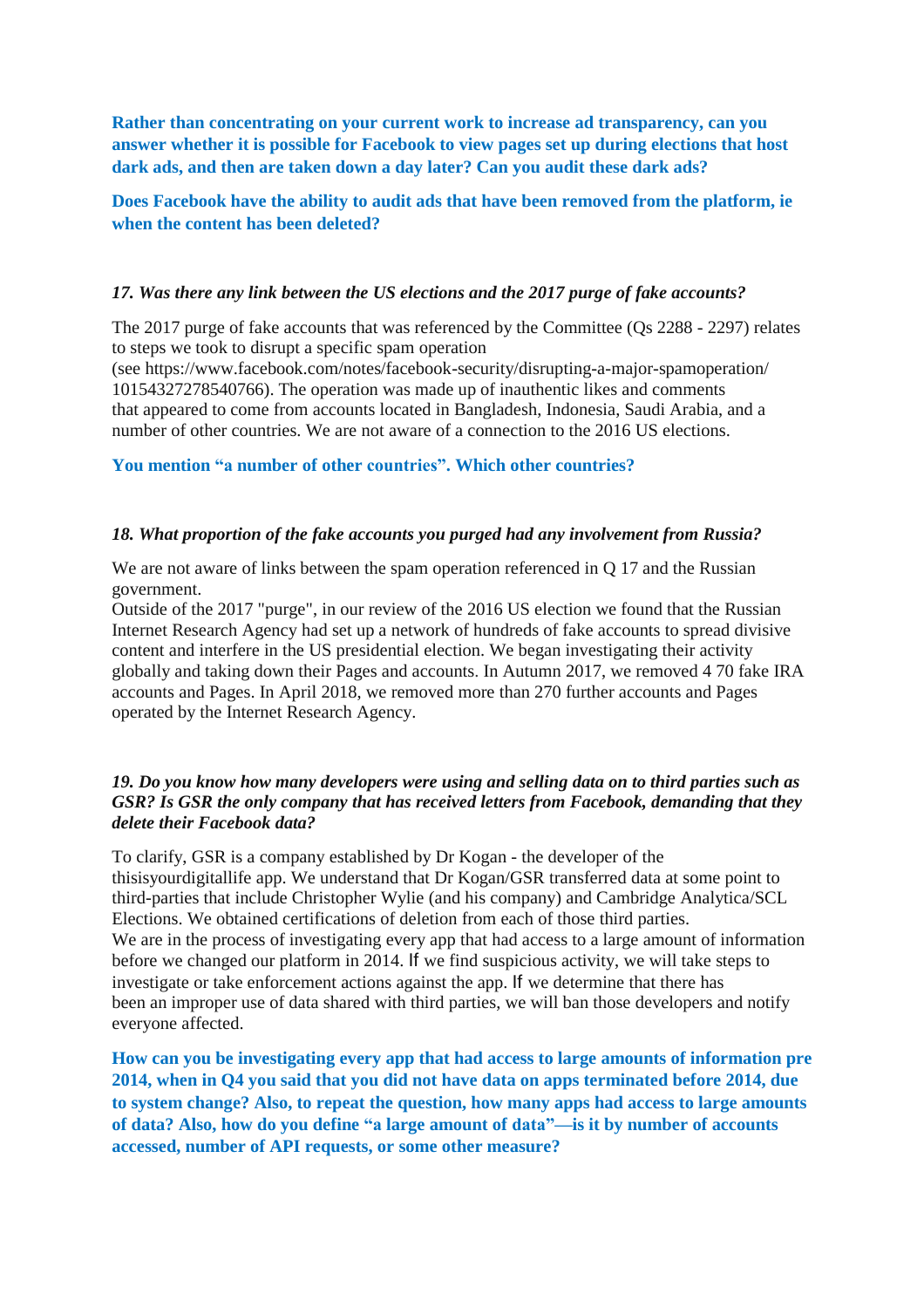**When did your investigation begin? (Last year, Facebook announced that it had paid \$9.5 billion to Facebook developers, so developers are a constituent part of Facebook's structure).**

## *20. What kind of developer activity leading up to 2014 led to Facebook's major policy changes related to sharing friends' data? (Please give specific examples.) Were these changes responding to genuine concerns among Facebook users?*

In early 2014, Facebook introduced changes to provide users more choice and control over what information apps received, to reduce the amount of data that could be shared with third-party apps, and to establish a new review and approval process for any new apps that sought to request anything more than basic information about the installing user. We announced these changes because, among other things, we learned that consumers wanted more control over their information. These changes accompanied a new version of the platform API, called Graph API V2, which incorporated several key new elements. The changes included:

• Institution of a review and approval process, called App Review ( also called Login Review), for any app seeking to operate on the new platform that would request access to data beyond the user's own public profile, email address, and a list of friends of the user who had installed and authorised the same app;

• Limiting the data that apps on the new platform could access about friends of the installing user; and

• Providing users with even more granular controls over the categories of their data an app operating on the new platform could access.

We are in the process of restricting the data available to apps even more severely, so that the only data that an app will be able to request without App Review will be name, profile photo, and email address.

**You mention consumer demand, but you do not comment on developer activity. To repeat the question, what kind of developer activity leading up to 2014 led to Facebook's major policy changes related to the sharing of friends' data?**

**Were developers able to access large amounts of data about users, without having their app reviewed? How many developers had this kind of access? Have users ever been explicitly notified that their data has been harvested, en masse?**

## *21. How many Facebook staff have been added to the app review team since 2014?*

Facebook wrote: We work continuously to make our platform safer and more secure, and our effort to do so is a holistic one that often involves hiring additional employees as well as continually evaluating our processes and policies. Facebook has several groups dedicated to detecting, investigating and combating violations of its policies. Those efforts have expanded and evolved over time. For example:

• Our Developer Operations team reviews Facebook apps requesting detailed personal information for policy violations. The Developer Operations Policy Enforcement team looks for policy violations and either brings developers into compliance or removes them from the platform. The Developer Operations Review team conducts an upfront review of apps to confirm proper use of advanced permissions.

• Our Security teams make sure the worst actors and abusers are dissuaded from targeting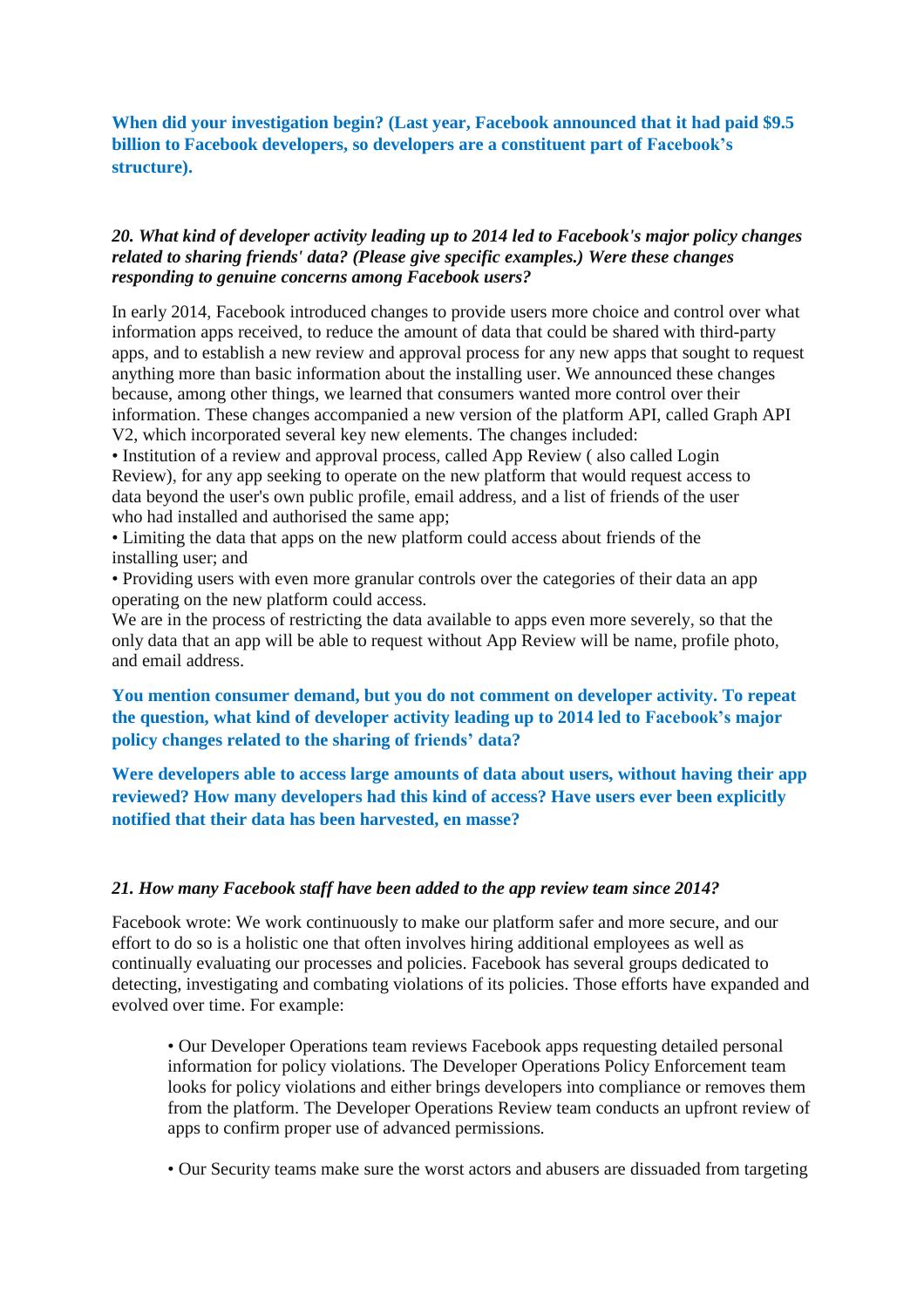our products, communities, and company. The teams also stay abreast of trends in attacks and are composed of investigators, analysts, and security engineers.

• Our Platform Integrity team builds systems and automation to detect and enforce misbehaving platform applications, with a focus on commercial spam. The team detects and fixes Developer Platform security gaps, and redesigns platform products to make them harder for bad actors to abuse.

We have and will continue to add more people and resources to our Developer Operations team, as well as other teams that work on privacy, safety, and security at Facebook. This year we are doubling the number of people who work on safety issues overall from 10,000 to 20,000, and that includes content reviewers, systems engineers and security experts. We are on track to hit this goal.

## **You quote the thousands of staff who work on security issues, but you have not given us a figure of the amount of staff who work on the platform team. Please can you send us that precise figure, which we originally asked for.**

#### *22. What is the legal situation regarding Facebook storing non-Facebook users' data?*

When a person who is not a registered user of Face book visits a site or app that uses our services and accepts the use of Facebook cookies (or similar technologies), we receive logs of this visit in the same manner described in response to question 1 above. This is an inherent feature of how the Internet works and occurs automatically by virtue of the fact that the person's device contacts Facebook's servers in order for the Facebook buttons and other features on those sites to work. The information received in this manner allows Facebook to identify a specific browser; however, when the person visiting the website or app is not a Facebook user, we do not receive any information that would allow us to identify the individual using that browser. Facebook's processing of such data for non-users complies with all applicable laws. Our privacy policy (https://www.facebook.com/policy.php) explains in detail what we do with the information we receive, and makes clear that we may collect data from people away from Facebook who are logged out or don't have a Facebook account. Our Cookies Policy (https://www.facebook.com/policies/cookies/) provides more detailed information about how and why we use cookies and the controls that people have. And we comply with applicable EU laws by obtaining consent from European users before dropping cookies that are not strictly necessary by displaying a cookie banner to every browser visiting Facebook for the first time to notify users about our cookie use as follows: *"To help personalise content, tailor and measure ads and provide a safer experience, we use cookies. By clicking on or navigating the site, you agree to allow us to collect information on and off Facebook through cookies. Learn more, including about available controls: Cookie Policy.* "

In order for third parties to use our Facebook technologies in their websites or apps, it is also a contractual requirement that they do so in accordance with applicable laws and that where necessary they obtain valid consent or have another legal basis to share browser or app logs with Facebook from their service.

## **Do non-Facebook users explicitly grant permission for the use of Facebook cookies on non-Facebook websites, or is this implied, or is Facebook not mentioned directly at all?**

To say that "this is an inherent feature of how the Internet works" is disingenuous, as it is a **part of how Facebook's web tracking and web features work, but Facebook is not the Internet, nor is the Web the Internet. Please comment on this point.**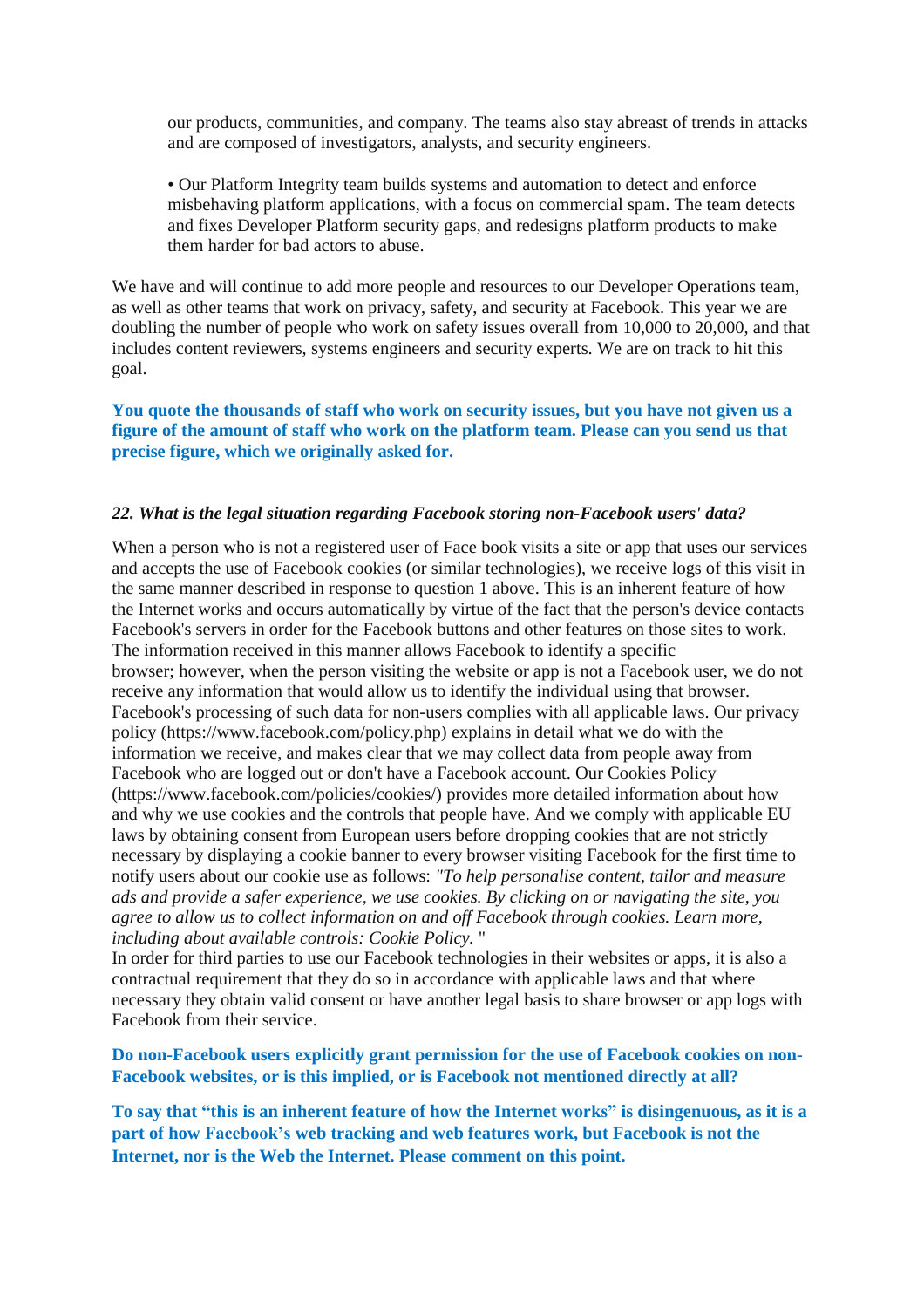**The process by which a user might learn about Facebook's tracking, their privacy policy, etc., is far from explicit, and is in fact hidden. Please comment on this point.**

## **How is Facebook defining "valid consent"?**

#### *23. Did Facebook pass user information to Cambridge Analytica or to Aleksandr Kogan?*

No, Facebook did not pass user information gathered by Dr Kogan's app to Cambridge Analytica. As Mr Schroepfer explained to the Committee (Q 2389), Facebook provided tools that let users share their data and their friends' data with Dr Kogan's app, and Dr Kogan in turn appears to have shared some of that data with Cambridge Analytica and other third parties.

**Facebook passed the data of users to Kogan without their permission, by allowing individuals to grant data access to their friends' data. Please comment on this point.**

*24. At the 8 February evidence session, Chris Matheson asked Simon Milner, "Have you ever passed any user information over to Cambridge Analytic a or any of its associated companies?" Simon Milner replied "No". Chris Matheson asked, "But they do hold a large chunk of Facebook's user data, don't they?" Simon Milner said, "No. They may have lots of* data, but it will not be Facebook user data. It may be data about people who are on Facebook *that they have gathered themselves, but it is not data that we have provided." [Qq 447-448] Do you agree with this answer?*

This question was answered in Mr Schroepfer's evidence to the Committee (Q2407-2419, Q2429-2430). Additionally, we should point out that the quotation contained in this question is an incomplete representation of the evidence that Mr Milner gave on 8 February 2018 ( see http:// data. parliament. uk/writtenevidence/committeeevidence.svc/evidencedocument/ digital-culture-media-and-sport-committee/fake-news/oral/78195.pdf). That evidence also included the following relevant clarification regarding the statements you have quoted:

*Q473 Chair: [...] I just have a couple of clarification questions I want to ask before we finish. Going back to the discussion on Facebook developers, Mr Milner, you said that it was not true that developers had Facebook user data- but they had data about people on Facebook. I just wondered what the difference was between those two things.*

*Simon Milner: I suppose I was initially assuming that Mr Matheson was saying "Have you provided data? Has Facebook provided data to Cambridge Analytica or some other outside entity?" We do not provide your data to anyone without your permission; but the developer, the system that Ms Bickert was talking about, does allow people to decide, "I am prepared to let* them have some of my Face book data in order to get a service from them. "I am sorry if I *implied-*

As explained above, we found out in December 2015 that Dr Kogan may have transferred data obtained from Facebook users by his app to Cambridge Analytica. Any data Dr Kogan shared with Cambridge Analytica took place independently, outside of Facebook's platform (and we still have not been able to verify what sharing, if any, occurred because we have been holding off on our forensic audit of third parties at the request of the Information Commissioner's Office). Face book did not permit or agree to that transfer and it happened in breach of Facebook's Platform Policy. On learning this, we acted promptly to terminate Kogan's app from our platform and demanded that Dr Kogan and GSR, as well as the other entities to whom they confirmed they had disclosed data obtained via the app, account for and irretrievably delete all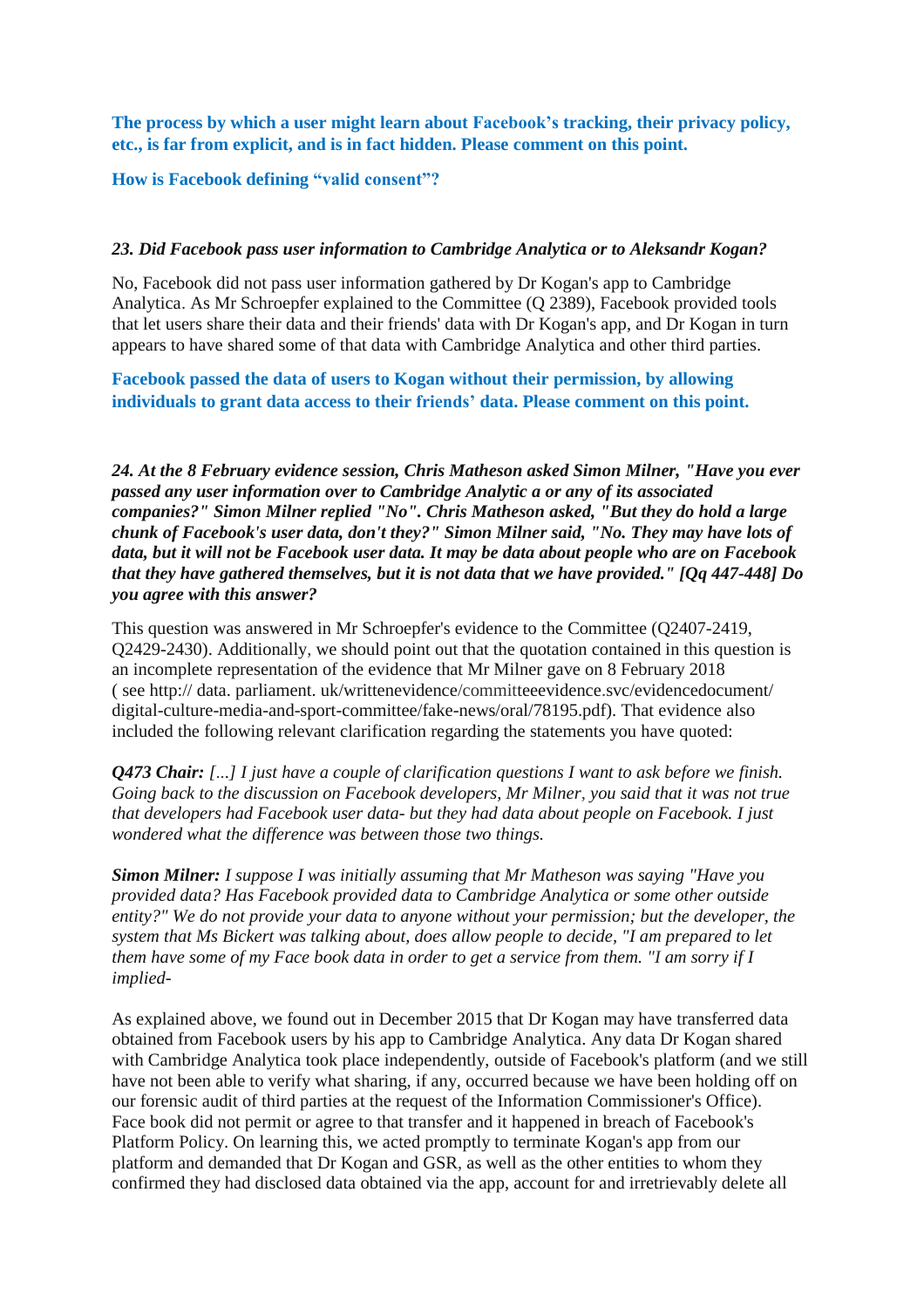such data. Facebook obtained written certifications from Dr Kogan, GSR, and other third parties (including SCL and Christopher Wylie) declaring that all such data they had obtained (including derivative data) was accounted for and destroyed. These deletion certifications were all obtained many months prior to Mr Milner's testimony; and Mr Milner's testimony is consistent with their contents and our understanding of the facts at that time.

In March 2018, after Mr Milner's testimony, Facebook received information from the media suggesting that the certifications we received may not have been accurate. We immediately banned SCL and Cambridge Analytica from our advertising platform and have since been investigating. As part of our investigation, we have hired a forensic auditor to understand what information Cambridge Analytica had and whether it has been destroyed. That is the most effective way to know whether Cambridge Analytica still has the data it obtained from Kogan. We paused the audit in response to the UK Information Commissioner's Office request, so that they can pursue their investigations first.

## **This answer is insufficient, as it ignores the facts that Facebook knew, and acted on, at the end of 2015 and the beginning of 2016:**

- **On 9 December 2015, Harry Davies of the Guardian contacted Facebook UK Communications Department on 9 December;**
- **11 December 2015, the Guardian publishes an article on the Ted Cruz campaign, Cambridge Analytica, GSR, and the harvesting of Facebook data;**
- **Dec/Jan 2015/16, Mark Zuckerberg testified to Congress that Facebook then contacted Kogan and Cambridge Analytica.**

**At the time, a fundamental feature of Facebook was that a Facebook user could grant access to friends' data, without their permission. GSR took advantage of that feature. Facebook was deliberately passing users' data to third parties, without those users' permission. Please comment on this.**

# *25. At the time of Simon Milner's testimony in February 2018, who at Facebook knew about Cambridge Analytica? Who was in charge?*

It was not until March 2018, after Mr Milner's testimony, that Facebook learned of allegations from the media that, contrary to their assurances, Dr Kogan and Cambridge Analytica did not delete data about Facebook users that Dr Kogan obtained through his app. At that point, a number of people at Face book became aware of these allegations, and we commenced a company investigation involving hundreds of different people, ultimately managed by our General Counsel, Colin Stretch.

**Again, this answer is insufficient. There were multiple reports in the press, in both the UK and the USA, about the work of Cambridge Analytica and its relationship with Aleksandr Kogan and GSR. Facebook must have been aware of these articles. In testimony from Christopher Wylie, in July 2014, Aleksandr Kogan was delayed in his work because Facebook has denied access to Kogan. Kogan had a conversation with Facebook engineers about this.**

*26. When did Mark Zuckerberg know about Cambridge Analytica?*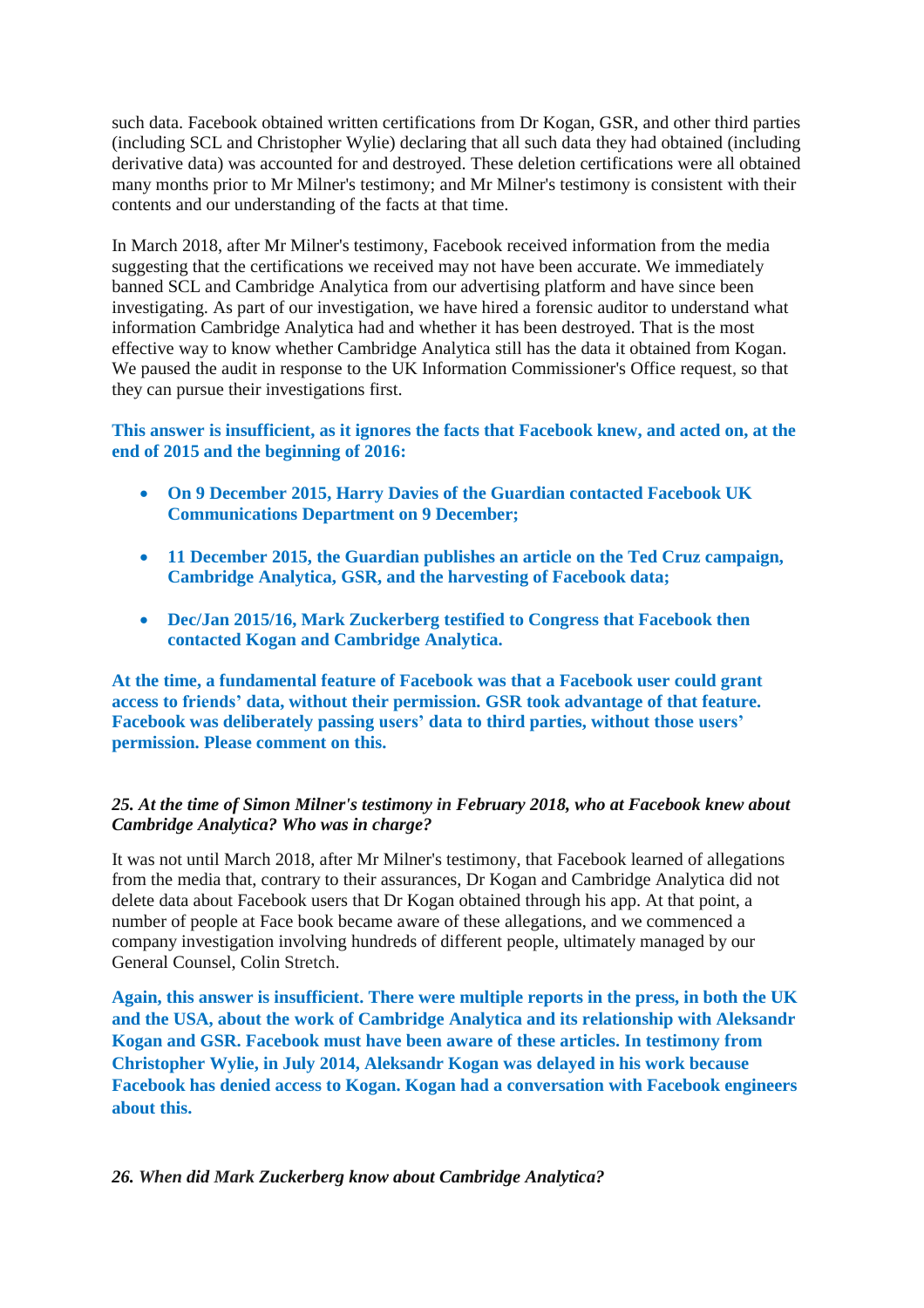Mr. Zuckerberg did not become aware of allegations that Cambridge Analytica may not have deleted data about Facebook users obtained through Dr. Kogan's app until March of 2018, when these issues were raised in the media.

**Our objection to your answer to question 25 applies also your answer to question 26. The CEO of Facebook either must have been aware of the multiple reports of data harvesting in the press, or he was willfully blind about the seriousness of the incident.**

#### *27. Can you tell us about the financial links between SCL and Cambridge Analytica?*

We will provide separately our confidential letter to the Electoral Commission which addresses this issue.

### *28. How much money has been made from fraudulent ads (for example* - *but not limited to the recent case of financial expert Martin Lewis?) When you find out they have been fraudulent, do you return the money to the purchaser of the ads?*

Fraudulent ads are not allowed on Facebook. They are in breach of our advertising policies and we will remove them. We have been working with Mr Lewis's team for some time and have removed a large number of ads that feature him and violate our Ads policies. To make all of this happen automatically, as has been suggested, is technically challenging. We are constantly working on improving our machine learning tools to better detect fraudulent or misleading ads and prevent them from appearing on Facebook, and we are making good progress in this area. Where we discover adverts that violate our policies or applicable laws, we do not generally return money and it would seem perverse to return it to someone attempting to deceive our users. Instead, we make investments in areas to improve security on Facebook and beyond. In addition, the investments that we are making to address security issues are so significant that we have informed investors that we expect that the amount that we will spend will impact our profitability.

## **To repeat the question, how much money has been made from fraudulent ads? Your answer supposes that Facebook should be allowed to operate with their advertising going unchecked, simply because the operation is too large to monitor. As such, you seem to be implying that you should be allowed to run fraudulent ads until you perfect your technology to the point that you can detect and stop fraudulent ads. This is unacceptable.**

#### *29. Can we see copies of adverts from AIQ? Who were these adverts shown to? Who paid for them?*

As explained in Ql 1 above, AIQ incurred approximately \$2 million USD advertising on Facebook for a number of EU referendum campaigners. We are in the process of identifying and compiling the content and additional information for these adverts. We have also notified the campaigns who commissioned these adverts that the Committee has asked to see their content. We understand that you intend also to speak to the campaigns as part of your inquiry and will be able to put questions about their advertising, strategy and funding directly to them.

# **We asked to see the adverts, and did not ask to be referred to the campaigns. To repeat the question, can we see copies of adverts from AIQ? Who were the adverts shown to? Who pair for them?**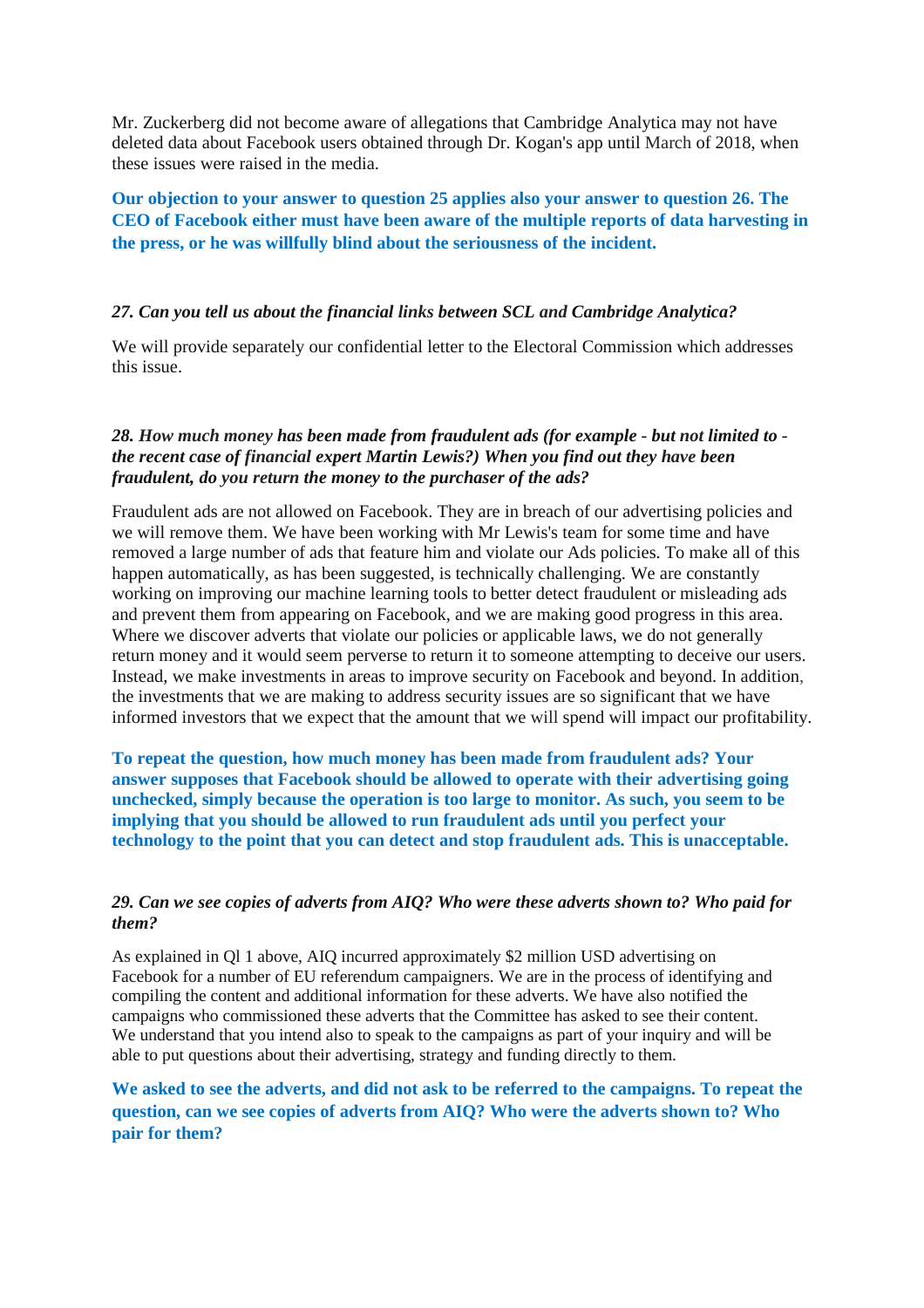#### *30. Why wasn't GSR identified during audits of third party developers?*

Dr Kogan signed a certification on behalf of his company, GSR, confirming that it had deleted all Facebook data obtained through his app. So GSR was one of the parties that signed a certification following our December 2015 investigation.

## *31. How can the feature allowing users to edit previews of articles (in response to concerns over Fake News) he removed?*

We agree that allowing users to edit link previews can be abused to contribute to fake news and so we removed this ability in 2017, as part of our continuing efforts to stop the spread of misinformation on our platform. This remains disallowed for most people who share content on Facebook. However, conscious of the needs of publishers on our platform, we have provided a means for publishers to indicate their ownership of links and continue to be able to edit how their own links appear on Facebook. We allowed this because we know that media pages use this feature daily to customise and post links which they own.

# *32. What work is Joseph Chancellor doing right now for Facebook? What is his job title? Was Facebook aware of Joseph Chancellor's involvement in GSR at the time of his application to the company, or during his employment?*

Mr Chancellor is a quantitative researcher on the User Experience Research team at Facebook, whose work focusses on aspects of virtual reality. We are investigating Mr Chancellor's work with Dr Kogan/GSR through counsel. The remainder of this question was answered by Mr Schroepfer (Qs 2186 - 2199, 2489).

## *33. Mr Schroepfer said that recruitment is taking place to boost work being done in Myanmar. When is this happening and can you provide more details?*

We've been too slow in Myanmar to deal with the hate and violence. We are investing in people, technology and programs to help address these very serious challenges. Specifically, our work has been focused on:

**Policies - removal of hate speech and repeat offenders:** We have clear rules against hate speech, harassment and fake accounts. This content has no place on Facebook, and we work hard to keep it off our platform. Our Community Standards

(https://www.facebook.com/communitystandards) prohibit hate speech that targets people based on their race, ethnic identity or religion. We remove violating content when it's reported. We have also designated several hate figures and hate organisations in Myanmar. These include Wirathu, Thuseitta, Ma Ba Tha, and Parmaukkha. This means they are not allowed a presence on Facebook, and we will remove accounts and content which support, praise or represent these individuals or organisations.

**People - more Myanmar dedicated resources:** In the past two years, we have added dozens more Burmese language reviewers to handle reports from users across our services. We have also increased the number of people across the company working on Myanmar-related issues and we now have a special product team working to better understand the local challenges and build the right tools to help keep people in the country safe. We are hiring more staff dedicated to Myanmar, including Burmese speakers and experts.

**Products - tools and technology to help detect and remove content and accounts that violate our policies:** We have improved the way we detect fake accounts on our service - including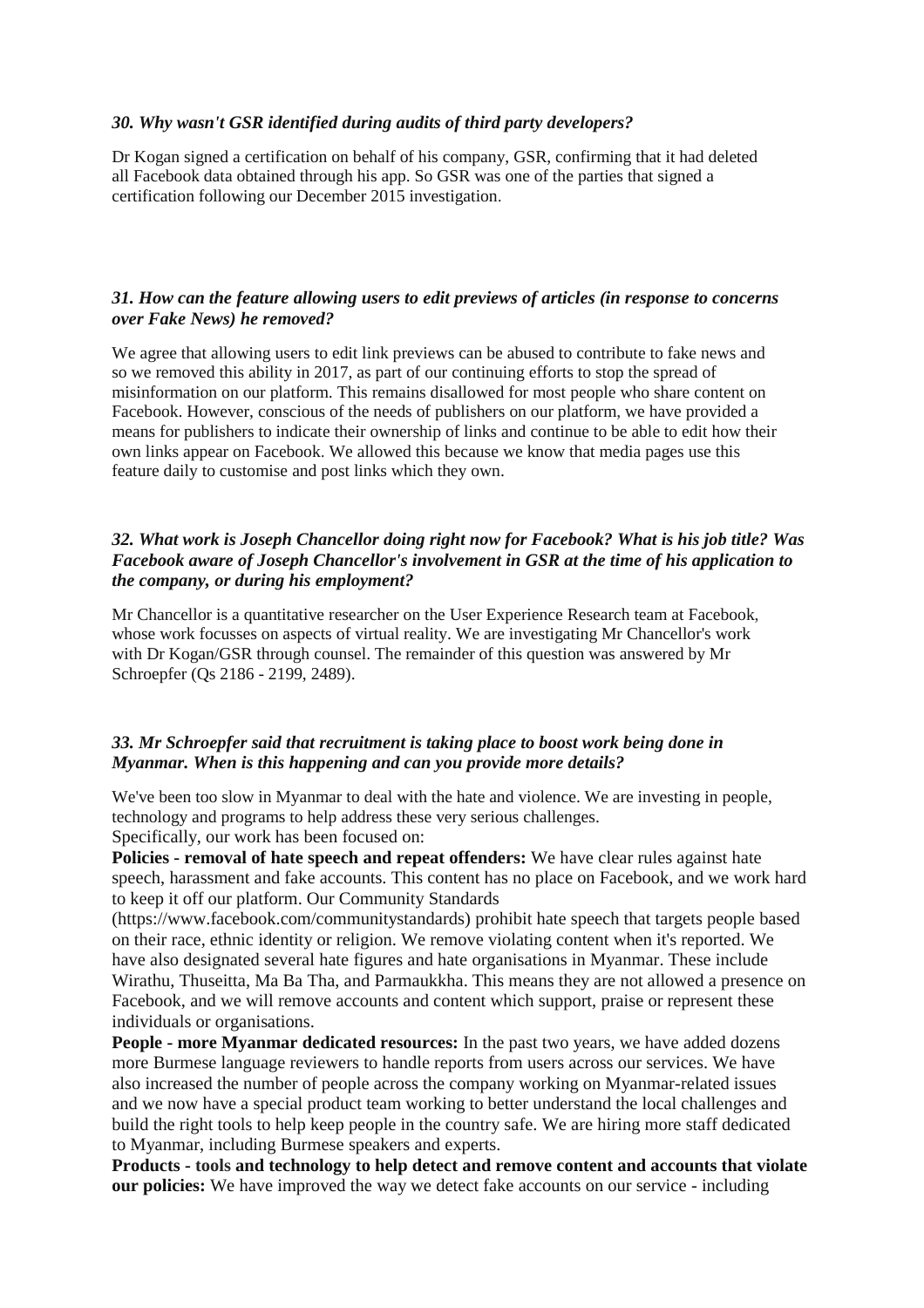ones that are hard to spot. Specifically, our technology is able to more effectively recognise fake accounts by identifying patterns of activity - without assessing the content itself. For example, our systems may detect repeated posting of the same content or an increase in messages sent. **Partnerships - digital literacy education with local partners:** We launched a local language version of our Community Standards (https://www.facebook.com/safety/resources/myanmar) to educate new users on how to use Facebook responsibly in 2015 and we have been promoting these actively in Myanmar, reaching over 8 million people through promotional posts on our platform alone. We've also rolled out several education programs and workshops with local partners to update them on our policies and tools so that they can use this information in outreach to communities around the country.

One example of our education initiatives is our work with the team that developed the Panzagar initiative (https://www.facebook.com/supportflowerspeech) to develop the Panzagar counterspeech

Facebook stickers to empower people in Myanmar to share positive messages online. We also recently released locally illustrated false news tips, which were promoted on Facebook and in consumer print publications. We have a dedicated Safety Page for Myanmar

(https://www.facebook.com/safety/resources/myanmarand) and have delivered hard copies of our local language Community Standards and safety and security tips to civil society groups in Myanmar who have distributed them around the country for trainings.

#### **You have not answered the question of when this happened/is happening.**

#### *34. What is the average time taken to respond to content that has been reported to Facebook in the region?*

User content reports are reviewed by our Community Operations team who work around the globe 24 hours a day, seven days a week. The vast majority of the content reported to us is reviewed within 24 hours. It can be even faster for specific types of content such as credible threats or suicide prevention, as we optimise our processes to make sure that our team of experts handles these sensitive reports as quickly as possible.

**This response does not answer the question – it states "the vast majority of the content reported to us is reviewed within 24 hours". Instead, we want to know the** *average time taken* **to respond to content that has been reported to Facebook** *in the region***.**

#### *35. How many fake accounts have been identified and removed in Myanmar?*

We don't break down the removal of fake accounts by country. We will however be publishing our transparency report this week which will include information about the prevalence and removals of fake accounts globally.

**If you don't break down the removal of fake accounts by country, this poses another question – why do you not break down the removal of fake accounts by country? Is it not a simple process to break down the removal of fake accounts by country? If you cannot break down fake accounts by country, is this not a serious lack of investment in developing analytics to deal with fake accounts? Given the seriousness of the issues regarding online disinformation and Facebook, the humanitarian crisis of Myanmar, and the impact of elections in Europe and America, country-by-country reports would be enormously helpful to the public, and to prosecutors.**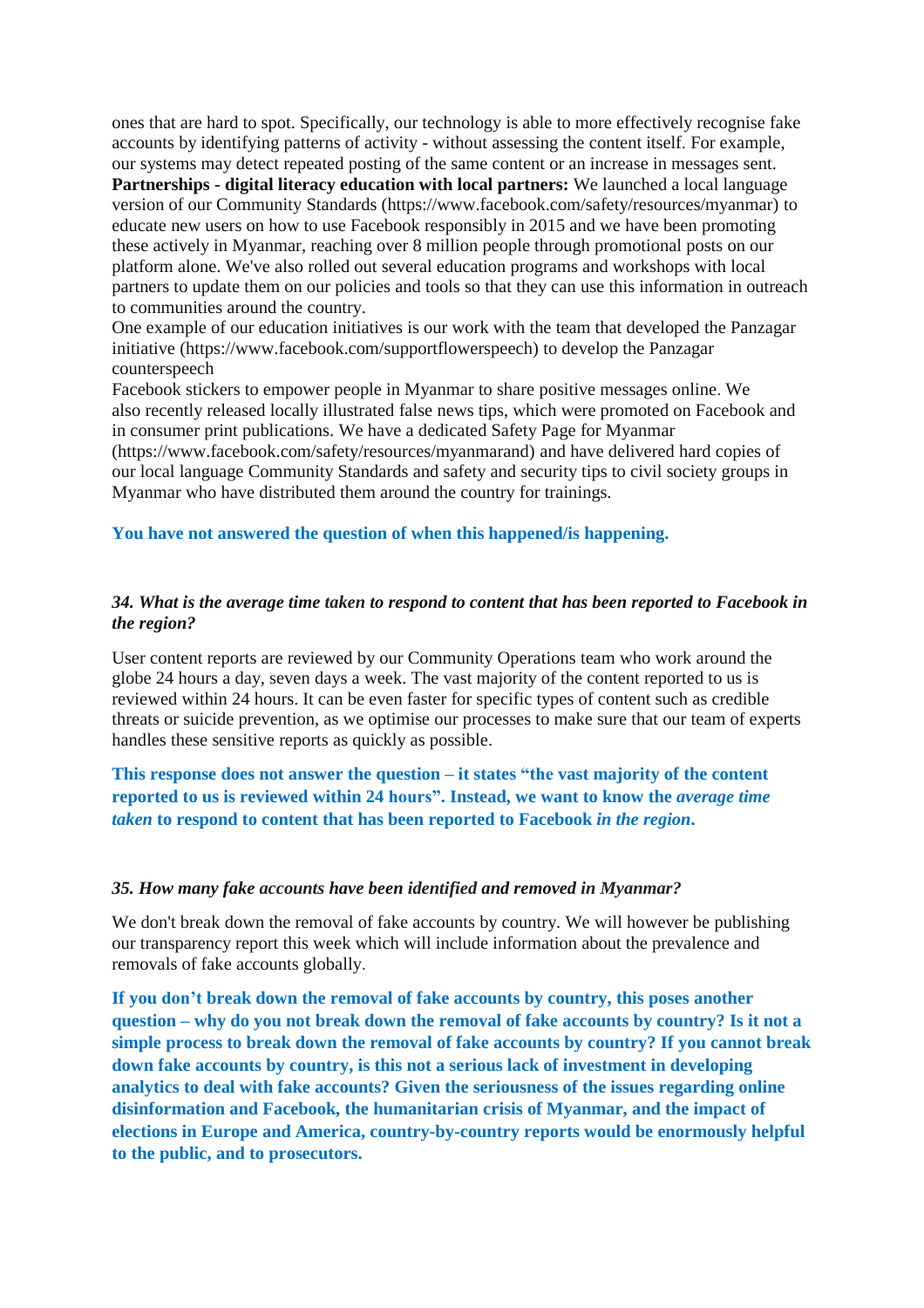#### *36. How much of your revenue is derived from Myanmar?*

Myanmar is a small market for Facebook. We do not publish country advertising revenue figures.

**You may not publish country advertising revenue figures, but you will have that information. Again, how much of your revenue is derived from Myanmar?**

**Why will you not publish country-by-country advertising revenue figures? You regularly publish 'regional' figures, so why not country figures?**

*37. Are custom audiences used as a tool by AIQ using the GSR data from the US? What was the total value of AIQ Vote Leave spend on Facebook? Can we see examples and copies of adverts that they used? To whom were they sent, and who decided what kind of targeting to use?*

This question has been answered in our response to Qs 11 & 29 above.

**Question 29 refers to Question 11, and Question 11 has not been answered. We asked for examples and copies of adverts that AIQ used, where they were sent, and who decided what kind of targeting to use. Please answer the question.**

#### *38. Is there evidence that CAISCL shared data with AIQ?*

From the investigations we have conducted to-date we have found no evidence that AIQ used data obtained from Dr. Kogan's app to advertise on our platform for the purposes of the EU referendum. Specifically, as Mr. Schroepfer explained in his written submission to the Committee:

• Many of the Referendum-related ad campaigns AIQ ran on Facebook employed Data File Custom Audiences (DFCA) to target Facebook users. Advertisers create DCFAs by uploading a data file with a list of people for whom they have contact information, such as email addresses and phone numbers. Once the file is uploaded, the data is hashed. Facebook then uses the hashed data to find matches with Facebook users to create the audience. DFCAs are the only method through which an advertiser can input its own data to attempt to identify specific Facebook users for ad targeting. However, all of the DFCAs AIQ created used email addresses to match to the individuals from the data file AIQ uploaded with Facebook users. The data gathered through Dr. Kogan's app did not include the email addresses of app installers or their friends. This means that AIQ could not have obtained these email addresses from the data Dr. Kogan's app gathered from Facebook. AIQ must have obtained these email addresses targeted in these campaigns from a different source.

• We also conducted an analysis of the DFCAs employed by AIQ in its Referendum-related ads, on the one hand, and UK user data potentially collected by Dr. Kogan's app, on the other hand, and found very little overlap (fewer than 4% of people were common to both data sets, which overlap we believe to be consistent with random chance). As a result, we have no evidence This suggests that data from Dr. Kogan's app was not used to build AIQ's targeting data sets in connection with these Referendum campaigns. Only AIQ has access to complete information about how it generated these data sets.